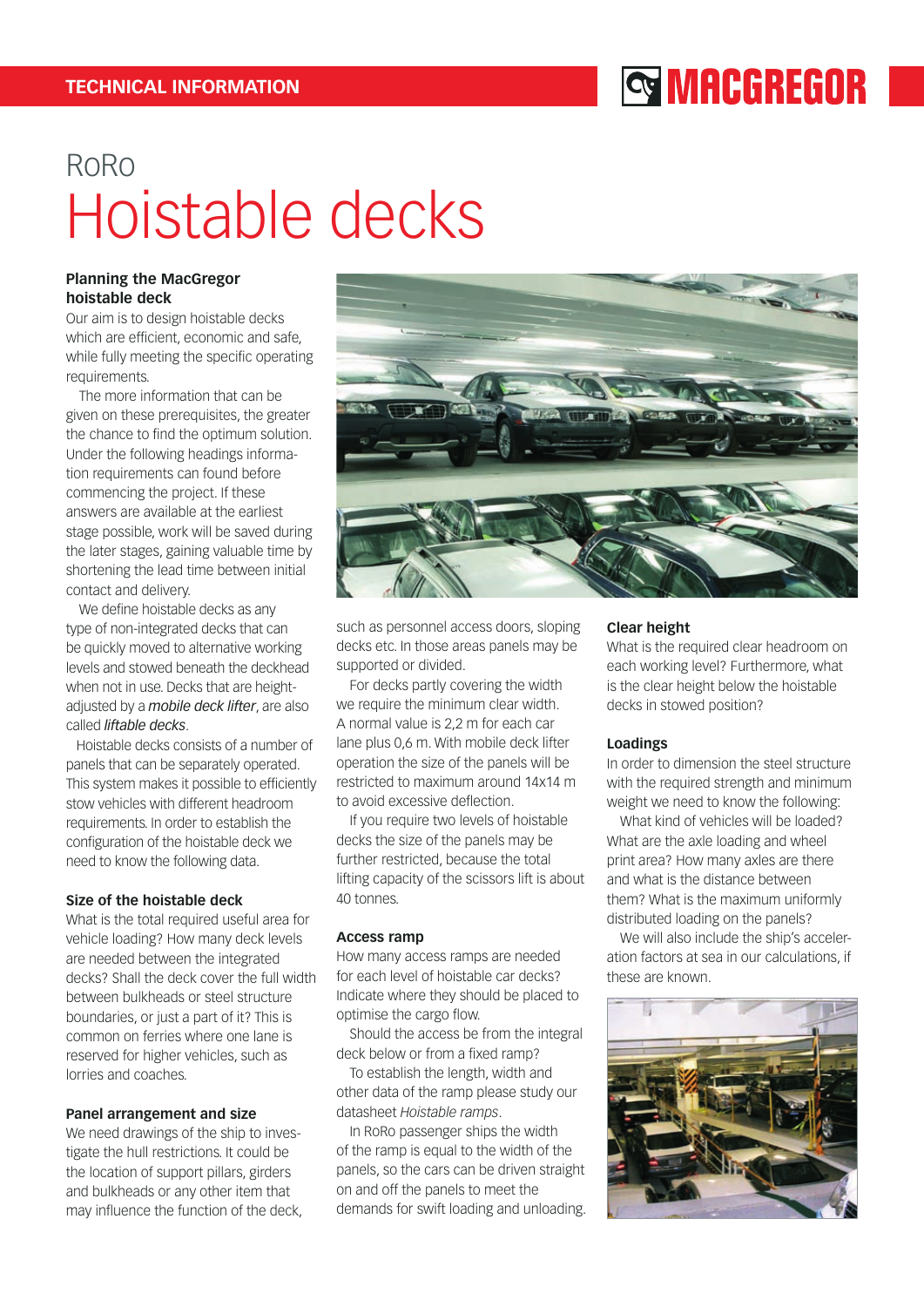

## **Interface between hoistable deck and ship**

The operating and securing equipment is never allowed to intrude into the cargo space. The operating equipment is either located in the deck panel or in the hull between girders or in the deck head. It is important that you reserve space for the decks in stowed position. A thickness of approximately 300–450 mm for each level of decks is required, depending on the size of and loading on the largest panel. Also reserve space for the operating equipment for the access ramp.

#### **Operating system capacity**

The determinating factors in dimensioning the capacity of the operating system are the size of the panel, total load when raising the access ramp, and the required speed.

A typical time for lifting one panel is about 1 minute, excluding operation of the securing devices. The shorter the time, the more costly the required operating system. An indication should be given of the maximum and minimum ambient temperatures in which the hydraulic system is to operate.

## **Regulatory bodies**

Please specify which demands are to be met by the equipment. In other words,

which classification societies, national authorities and other regulations (e.g. IMO) are to be satisfied. Normally the hoistable deck is classified as a part of the ship's deck. Let us know if you also require a lifting gear certificate.

#### **Options**

On the right we show the equipment or accessories which require your decision, also optional equipment that may be added to the hoistable deck.

These should be studied point by point when making an initial evaluation, based upon the particular operating conditions.

## **Control options**

Two different systems are available: manual, where each step in the operation is controlled by hand levers; and automated whereby pressing and holding a single button will initiate and complete the whole opening and closing sequence.

- Manual control system
- Automated control system

The greater the degree of automation of the system, the easier and faster the operation.

An automated system will be particularly cost effective on shorter runs where fast loading and unloading is needed.

## **Operating options**

There are three ways of operating the panels: by hydraulic jigger-winch with wire ropes, electric jigger-winch with wire ropes or by moveable deck lifter.

- Wires by hydraulic jigger winch
- Wires by electric jigger winch
- Moveable deck lifter

When you require swift operation, as in passenger ships, the jigger-winch is the obvious choice. If the decks are seldom height adjusted, as in pure car carriers (PCC's), the mobile deck lifter is the most effective solution. One mobile deck lifter is needed on each deck and can serve up to 45 panels.

The lift is mounted on a chassis either self propelled or towable. The typical operating time for one panel is approximately 6–10 minutes.

If there is a more frequent need for adjustment, you should choose the jigger-winch system when benefits of the time savings justify the extra costs.

Where there are car deck panels above a fixed/moveable ramp, hydraulicallyor electrically-operated panels are recommended, as the mobile deck lifter can not operate on an inclined deck surface.





*PASSENGER RORO CARGO VESSEL*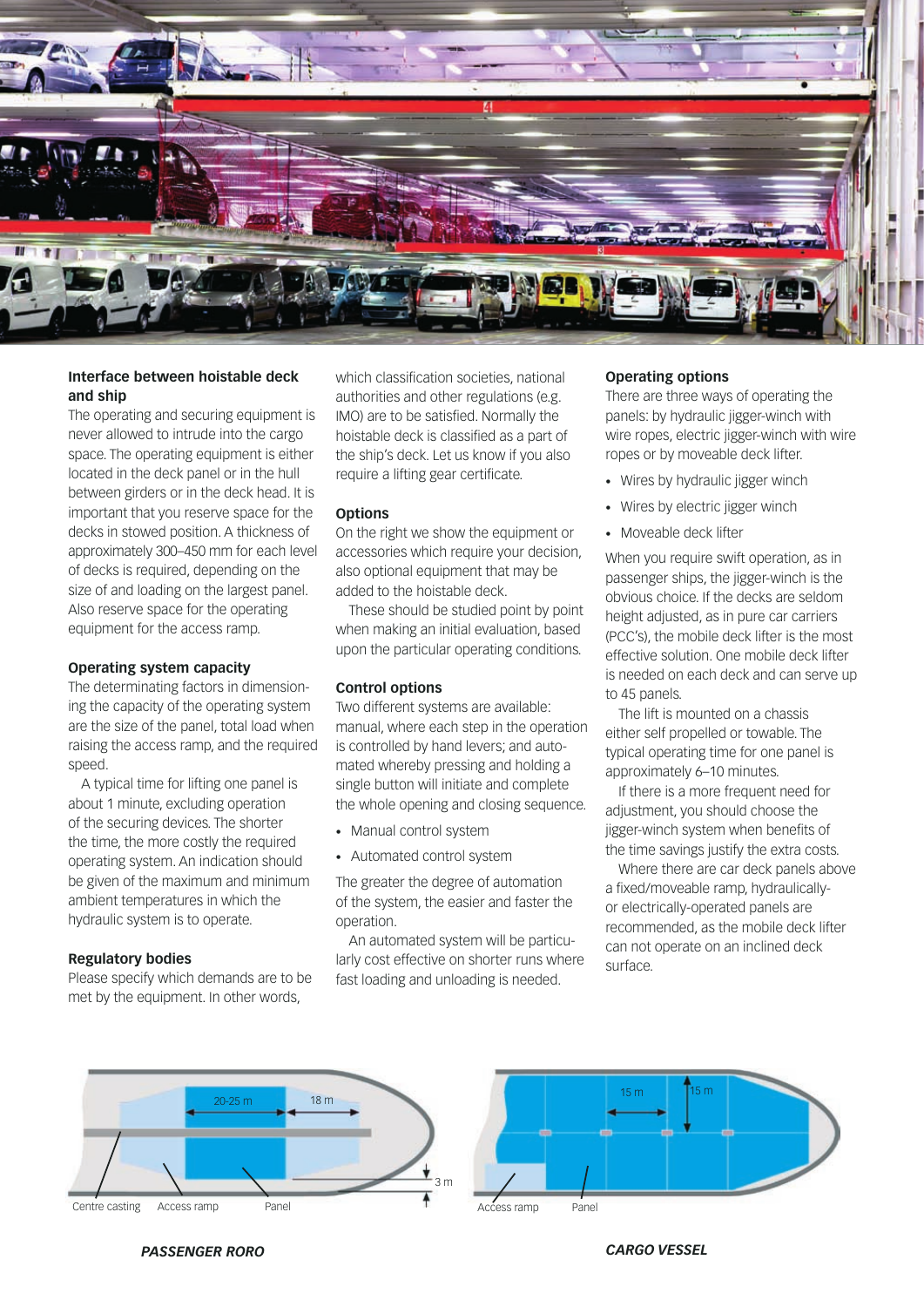





*Jigger-winch mounted in the side shell structure*

*Pulling cylinder/electrical winch in the panel*



## **Car lashing options**

The most cost-effective solution is 45–60 mm holes in the top plate, but it can only be used on the open web steel structure with steel top plate. Plywood top solutions use stiffeners with holes in the top flange. The plywood is supported on the stiffeners, thereby avoiding lashing holes in the plywood top.

## **Handrails**

Sockets for handrails are provided at each joint between the panels and a number of stanchions and guard rope are supplied for use on partly deployed panels. On passenger ships folding handrails are provided along the free edges on both hoistable decks and access ramps.



### **Working level options**

You can choose between several configurations giving different working level combinations.

The first configuration with one deck offers two alternative arrangements: two working levels with equal height of the headroom, or one working level with the hoistable deck in stowed position.

The second configuration with one deck offers three alternative arrangements: two working levels with equal height of the headroom, or two working levels with different height of headroom, or one working level with the hoistable deck in stowed position.

The third configuration with two decks offers three alternative arrangements: three working levels with equal height of the headroom, or two working levels with the lower deck stowed under the upper deck, or one working level with both decks in stoweed positon under the deck head.

## **Structure options**

The structure of the panels is available in mainly two different designs. The choice is mainly a compromise between low weight and low cost.

 Open web steel structure with steel top plate offers the largest free span without support links, giving free space for loading and unloading. It is also the heaviest alternative.

A lighter and less costly solution is the open framework of rolled profiles, in steel with plywood top plate.